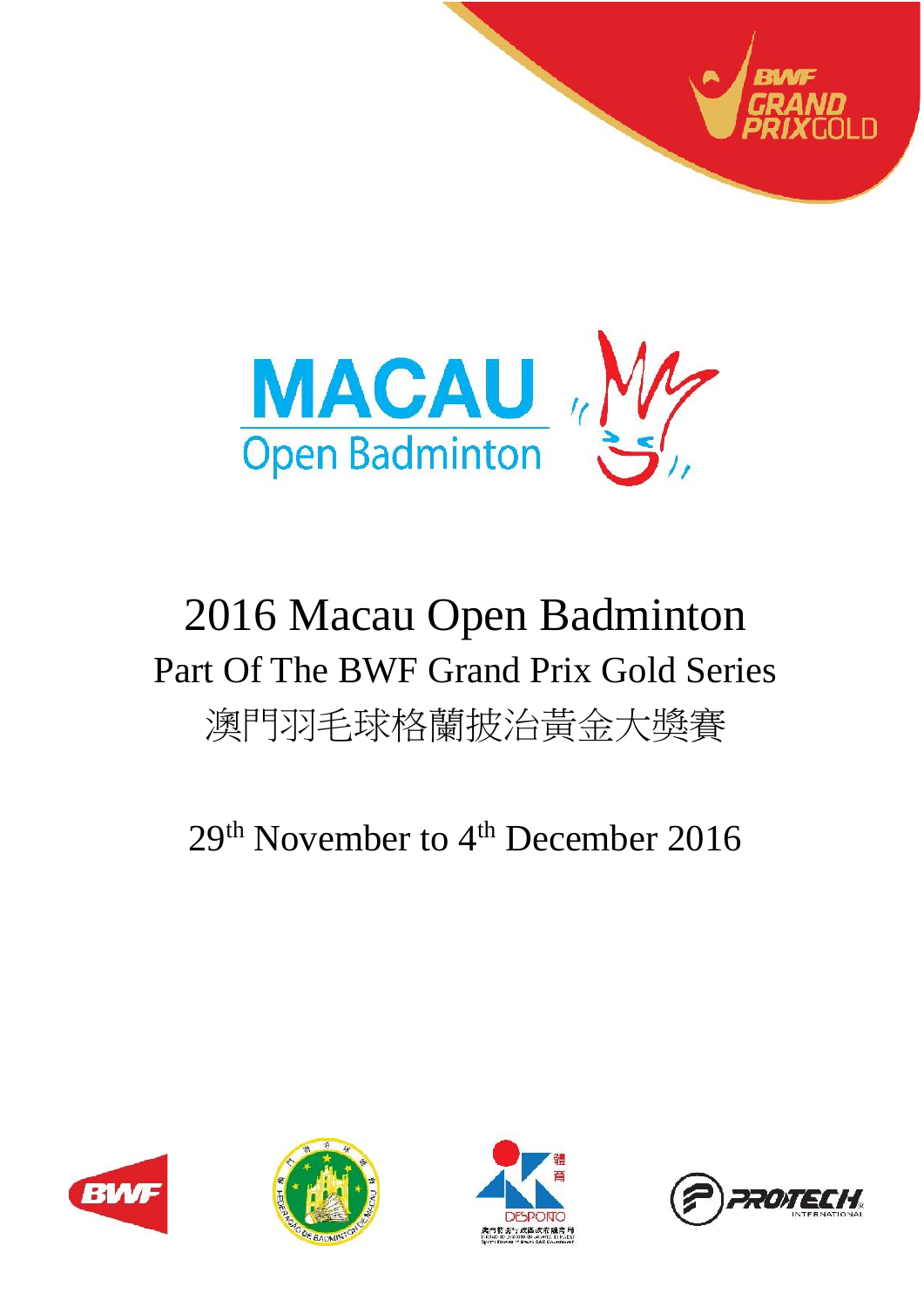



## **1) Organizer:**

## **Badminton Federation of Macau**

Centro Desportivo de Vitoria, Estrada de Vitoria,Macau, China Tel: +853-28238035 Fax: +853-28238038 Email: macauabm@gmail.com Website: www.macaubadminton.org.mo

## **2) Sanctioned By:**

**B**adminton **W**orld **F**ederation (**BWF**)

## **3) Dates:**

29<sup>th</sup> November to 4<sup>th</sup> December 2016

## **4) Competition Venue:**

**Tap Seac Multisport Pavilion Macau** Address : Rua de Ferreira do Amaral, Macau

#### **5) Event Status: BWF World Grand Prix Gold (Level 3)**

#### **6) Referees:**

Referee: Julie Carrel (NZL); Email: julie.carrel.nz@gmail.com Deputy Referee: Anthony Linggian (MAS); Email: aclinggian@gmail.com

## **7) Prize Money: US\$120,000**

(Distribution of prize money is in accordance with BWF Grand Prix regulations).

| Events      | Winners | RunnersUp | Semi-finalist | Quarter finalists | Last 16 |
|-------------|---------|-----------|---------------|-------------------|---------|
| MS          | 9,000   | 4,560     | 1,740         | 720               | 420     |
| WS          | 9,000   | 4,560     | 1,740         | 720               | 420     |
| MD (Pair)   | 9,480   | 4,560     | 1,680         | 870               | 450     |
| WD (Pair)   | 9,480   | 4,560     | 1,680         | 870               | 450     |
| $XD$ (Pair) | 9,480   | 4,560     | 1,680         | 870               | 450     |

#### **Medals for all winners, runners-up and two third-placing.**

#### **8) Events:**

| Event                |           | <b>Entries</b>    | <b>Max Entries for</b>  |  |
|----------------------|-----------|-------------------|-------------------------|--|
|                      | Main Draw | <b>Qualifiers</b> | <b>Qualifying Round</b> |  |
| Men's Singles        | 56        |                   |                         |  |
| Women's Singles      | 28        |                   | 16                      |  |
| Men's Doubles        | 28        |                   | 16                      |  |
| Women's Doubles      |           |                   | 16                      |  |
| <b>Mixed Doubles</b> |           |                   |                         |  |

## **9) Eligibility:**

All BWF member associations.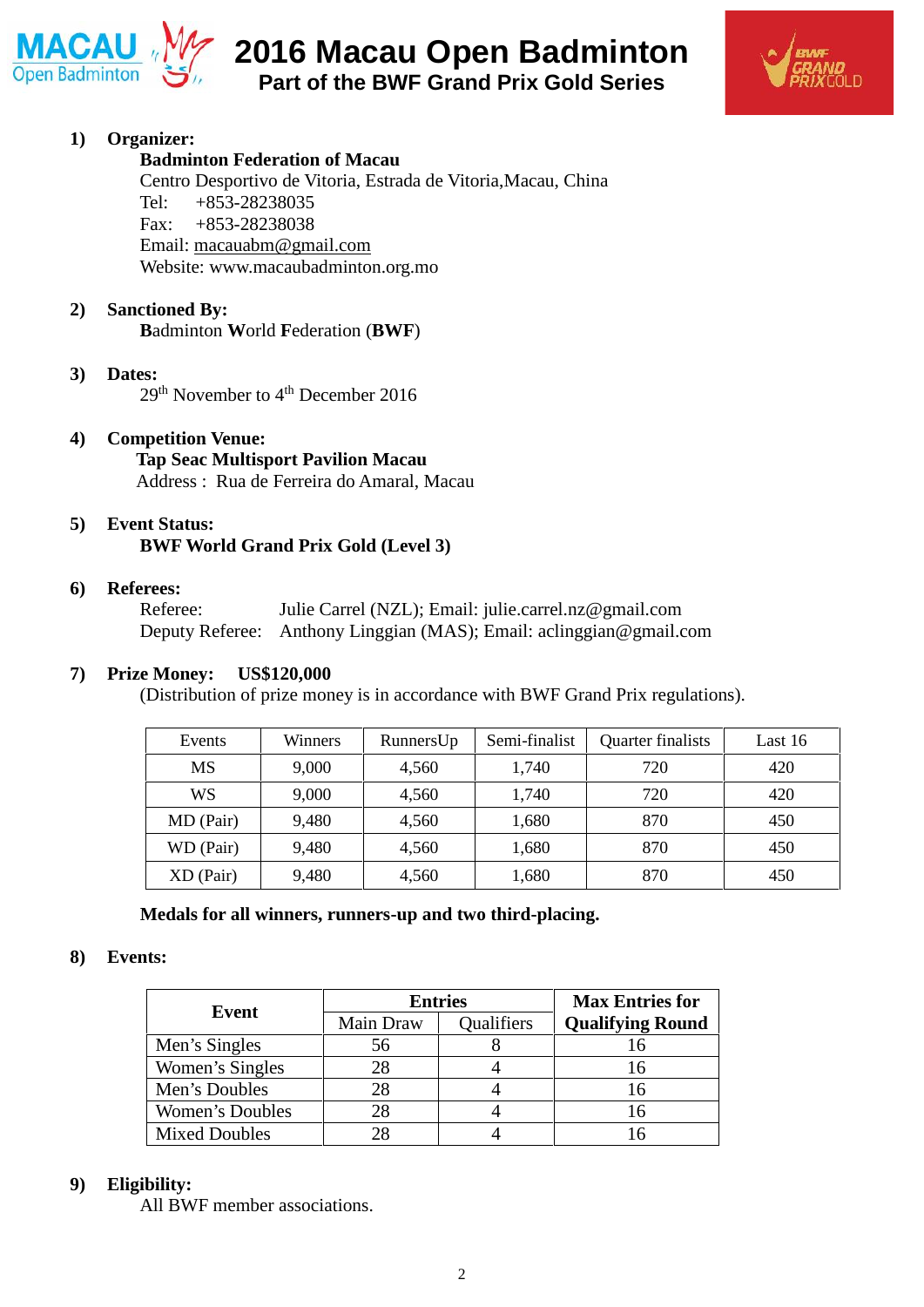



## **10) Entries Closing Date: 25 th October 2016**

- 1. Member Associations are advised to log on to 2016 Macau Open Badminton Grand Prix Gold at: http://bwf.tournamentsoftware.com/sport/tournament.aspx?id=2250AA6D-483B- 4CB9-9B7A-AA841518953Cand submit the entries online.
- 2. You will require a username and password to submit your entries and this can be obtained from the BWF: please contact S. Ramachandran at s.ramachandran@bwfbadminton.org. The online entry page will close immediately on the entries closing date at 23:59 hours BWF Headquarters time (+08:00h GMT) and you are required to submit the entries on time. Late entries will not be accepted.
- 3. No entry forms are required by Member Association. All entries must be submitted online only.
- 4. After the closing date, the BWF Online Entry System will send notification to all participating Member Associations confirming receipt of final entries. Receipt of this notification is the conclusive evidence of receipt of entries before the deadline.
- 5. The Member Associations should contact BWF immediately if such notice is not received by Wednesday 26<sup>th</sup> October 2016 (next day of the entries closing date) by noon BWF Headquarters time (+08.00h GMT) following close of entries.
- 6. If no objection is received by BWF by Thursday  $27<sup>th</sup>$  October 2016 (second day after the entries closing day) 23:59 hours BWF Headquarters time (+08.00h GMT) following the close of entries, the entries shall be deemed to be correct. No complaints / objections shall be entertained after this point.

## **11) Seedings / Draw:Seeding and draw will be conducted by BWF using the following dates:**

| $-27th$ October 2016                                                      |
|---------------------------------------------------------------------------|
| $-28th$ October 2016                                                      |
| $-3^{rd}$ November 2016                                                   |
| $-4$ <sup>th</sup> November 2016                                          |
| Last Date for withdrawal without penalty $-6$ <sup>th</sup> November 2016 |
| $-8$ <sup>th</sup> November 2016                                          |
|                                                                           |

## **12) Tentative Schedule:**

| Day            | Date                     | <b>Starting Time</b> | Rounds                              | No. of Courts |
|----------------|--------------------------|----------------------|-------------------------------------|---------------|
| 1              | $29th$ November          | 08:30                | Qualifying Rounds &<br>Rounds of 64 | 4             |
| $\overline{2}$ | $30th$ November          | 08:30                | Rounds of 32                        | 4             |
| 3              | 1 <sup>st</sup> December | 12:30                | Rounds of 16                        | 4             |
| $\overline{4}$ | $2nd$ December           | 12:30                | Quarter-Finals                      | 2             |
| 5              | $3rd$ December           | 12:30 & 17:30        | Semi-Finals                         |               |
| 6              | $4th$ December           | 12:30                | Finals                              |               |

**(The above schedule is subject to change at the discretion of the Referee and the Organizer.)**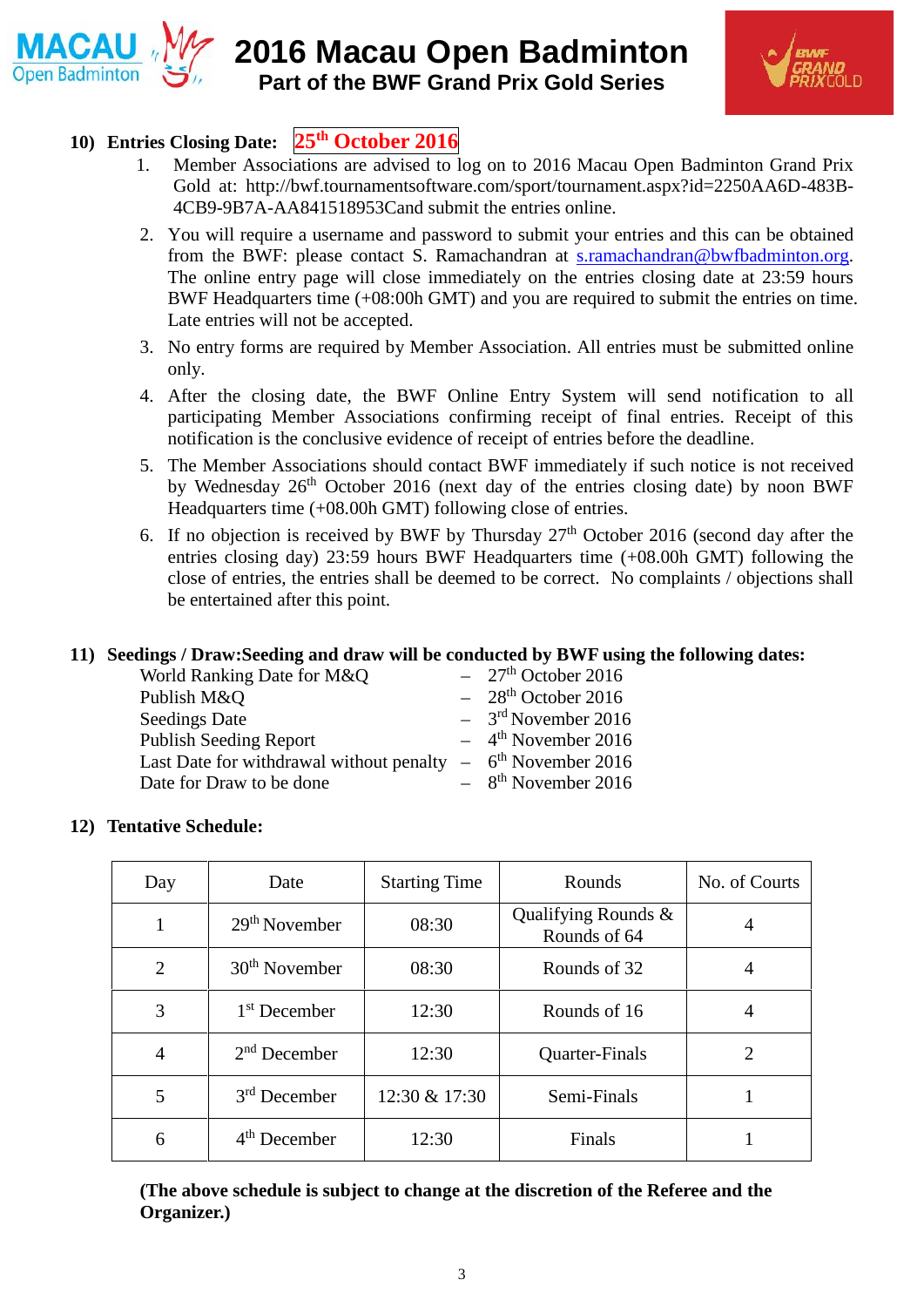



## **Rules & Regulations:**

The championship will run in accordance with BWF Grand Prix Regulations.

Alteration of the competition schedule due to television coverage or unforeseen circumstances may arise and will be announced by the referee.

#### **13) Scoring System:**

3 x 21 Rally Points System.

#### **14) Clothing &Advertising:**

**Clothing & advertising are in accordance to BWF General Competition Regulations 19- 23.**

#### **15) Shuttlecock:**

Protech – Masterpiece

#### **16) Doping Test:**

**Dope testing** will be conducted as per **WADA** regulations. Please note **BWF Competition Regulations Appendix 3** *"Anti-Doping Regulations".*

#### **17) On-court Doctor:**

There will be on-court doctors on duty throughout the competition at the tournament venue.

## **18) Team Managers' Meeting:**

The Team Managers' Meeting will be conducted on  $28<sup>th</sup>$  November at 1500hrs, located at Tap Seac Multisport Pavilion Macau, Room B229.

"It is compulsory that all team managers must attend the team managers meeting. Failing to attend the meeting they are liable to be fined as per regulation Part III Section 1A, Appendix 11 "Offences and Penalties". Member Associations can make a request someone to represent them at the meeting as long as the Referee knows in advance that is acceptable".

## **19) Technical Officials' Meeting:**

The Technical Officials' Meeting will be conducted on  $28<sup>th</sup>$  November at 1630hrs, located at Tap Seac Multisport Pavilion Macau, Room B229.

#### **20) Welcome Dinner**

The Organizer will invite all the Teams Officials and Players to attend the Welcome Dinner on 28<sup>th</sup> November at 1900hrs (venue to be confirmed).

#### **21) Press Interview:**

Players are required to attend **press interviews** immediately after their respective matches and at any requested time (e.g. press conference, practice sessions, etc.) whenever necessary.

#### **22) Practice Courts:**

- Practice courts will be available from 28<sup>th</sup> November 2016. The Organizing Committee will prepare an overall equitable practice schedule, taking into considerations the size of each team and priority on a first-come-first-serve request basis.
- Practice sessions can be arranged upon request through the tournament secretariat at the hotel. However, this is subject to court availability. Team with players still in the competition will be accorded to higher priority in booking of practice/ training courts.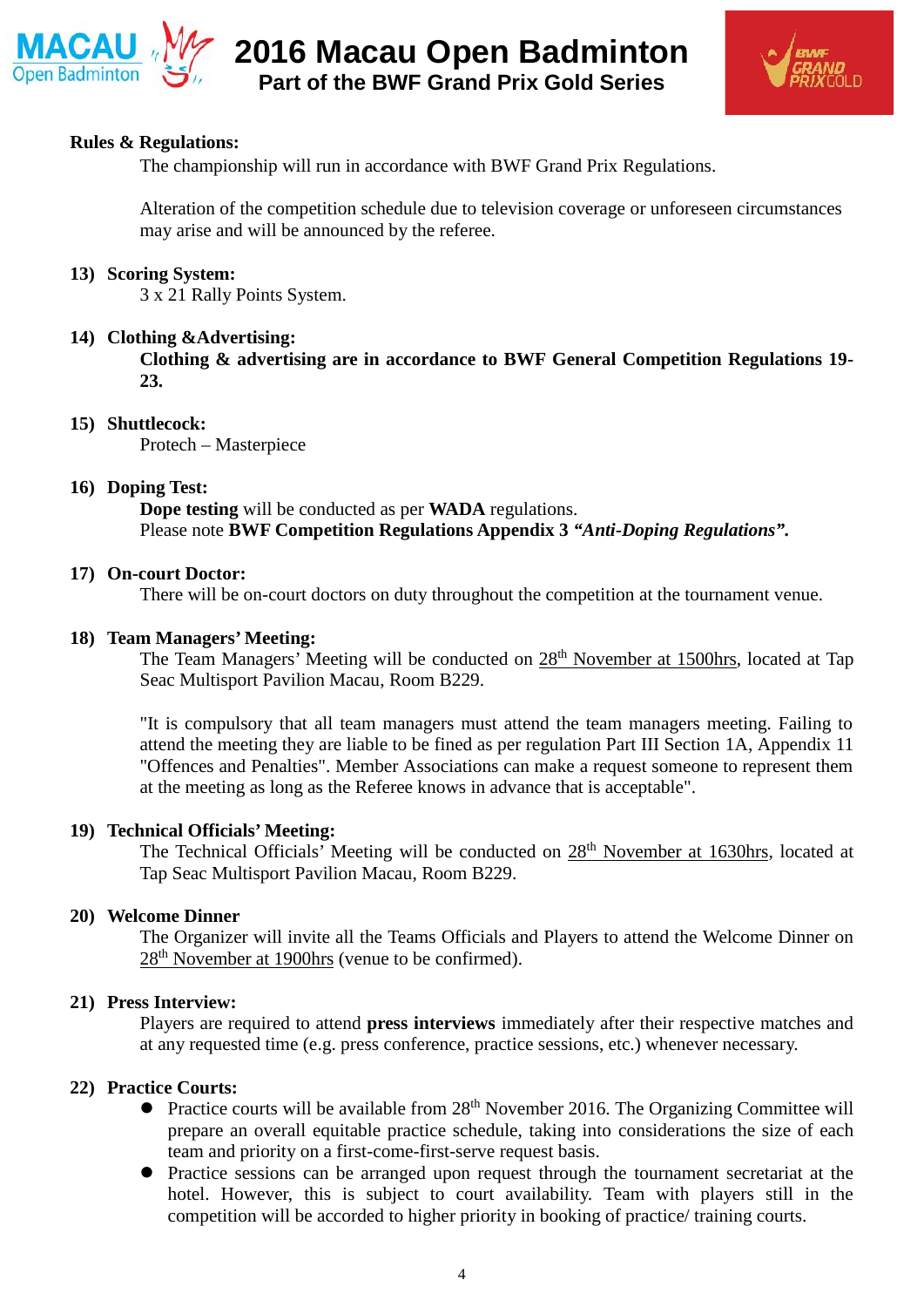



## **23) Official Hotel:**

## **Hotel Royal**

Address: Estrada da Vitoria 2-4, Macau Website: www.hotelroyal.com.mo

*[The Competition Venue and Practice Venue are within a short walking distance (around 3 mins) from the Hotel Royal.]*

## **Special Room Rates for Players & Team Officials:**

Single/Twin Room @ US\$150 nett per room per night inclusive of breakfast

## **Reservations / Deposit / Cancellation:**

- Hotel Reservation Form must be submitted to the Organizer no later than  $4<sup>th</sup>$  *November* 2016 to email macauopengpg@gmail.com
- Any Hotel Reservation Form submitted after 4<sup>th</sup> November 2016, Organizer cannot guarantee the special room rates and rooms availability.
- 100% of the total reservation amount should be made to the Organizer through bank transfer no later than *4 th November 2016*. Room reservation will not be guaranteed if the Organizer does not receive the full payment.
- In case of any cancellation or modify or no show made after *4 th November 2016*, the total price of the reservation will be charged.

## **24) Accreditation:**

Players and Team Officials are required to wear passes to enter all venues at all times. Please return the Team Official Accreditation Form to email macauopengpg@gmail.com no later than *17 th November 2016*.

Accreditation passes will be issued to nominated team officials on the following scale:

- Teams with up to 10 Players 3 Team Officials
- Teams with between 11-16 Players 4 Team Officials
- Teams with between 17-25 Players 5 Team Officials
- Teams with over 25 Players 6 Team Officials

Note: Accreditation ID passes are for accompanying officials and any additional passes will have to be purchased at USD\$100 each.

#### **25) Transportation:**

Shuttle Transport will only be provided between the airport/ ferry pier/ Official Hotel upon arrival and departure. This shuttle service will only be applicable to the participants who have made the reservation through the Organizer.

## **26) Flight Details:**

Teams are requested to inform and provide the Organizer their arrival date, time and flight number etc. before *17 th November 2016***.**

## **27) Indemnity & Insurance:**

Any participating member associations and its delegated competitors /officials should agree to indemnity and hold the organizing committee free and unaccountable for and against any claims for personal injury, death or property damage, arising out of or in any way resulting from the participation in the said tournament.

*Please ensure that your players and team officials are covered with the necessary insurance policy to meet the current requirements.*